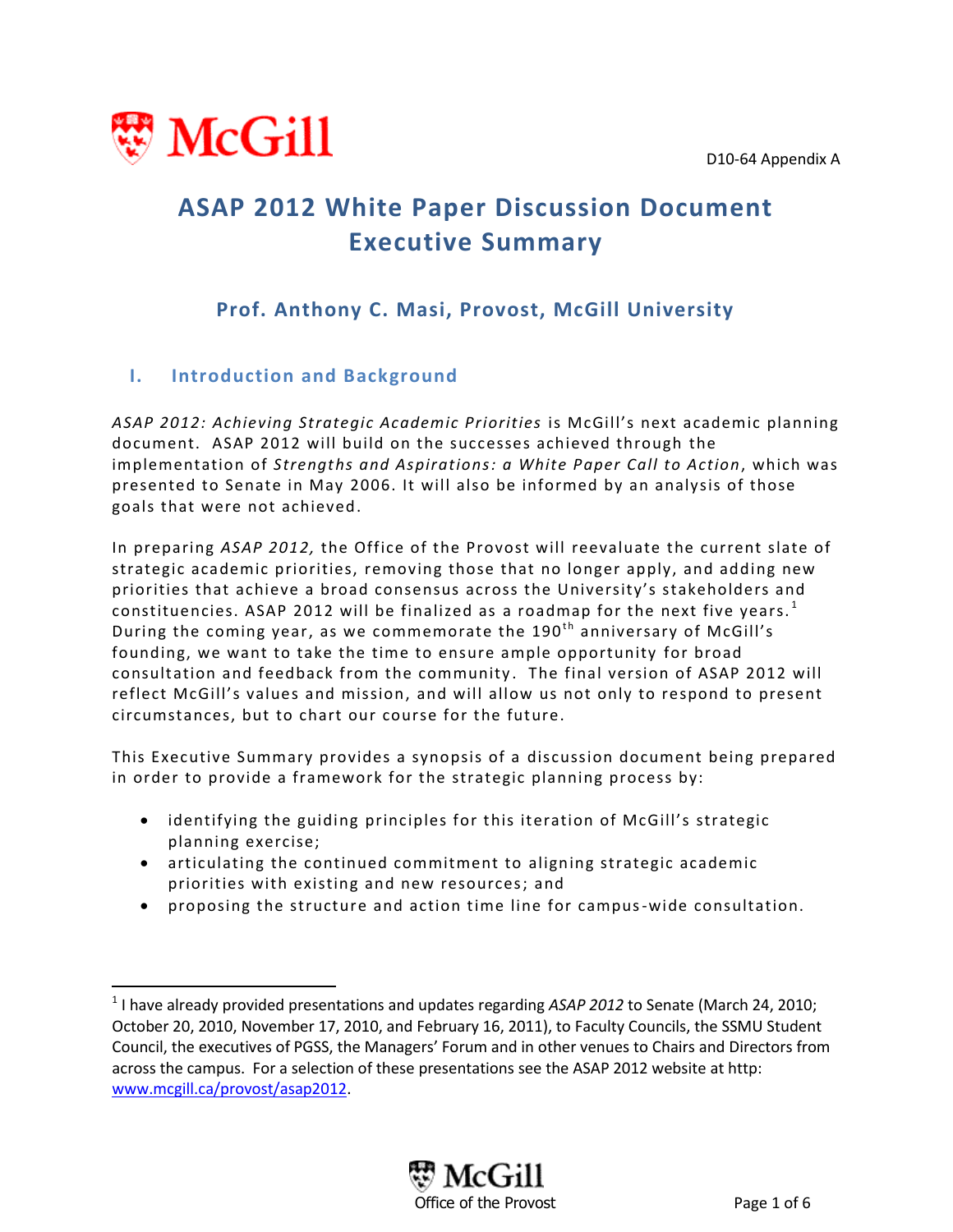This discussion document will be distributed shortly, and as we move forward with the proposed timeline for development, new versions with be produced that incorporate feedback from Senate, Deans, Chairs, Directors, professors, students, and other stakeholders from the McGill community .

## **II. Preamble to the Discussion Document**

*ASAP 2012* is a necessary iteration designed to:

- a) build on the achievements of *Strengths and Aspirations* (2006)
- b) outline a strategy for sustaining and furthering McGill's academic leadership among the world's premier universities; and,
- c) establish a roadmap for the next five years.

The draft document includes many suggestions emanating from the consultations already undertaken, but its distribution is meant allow the McGill community a more formal and structured opportunity to comment on, and to participate actively in, determining, refining, expressing, and implementing McGill's major strategic objectives for the period 2012 to 2016.

The strategic planning for the next white paper must certainly continue to uphold and advance the University's mission,

*"the advancement of learning through teaching, scholarship and service to society: by offering to outstanding undergraduate and graduate students the best education available; by carrying out scholarly activities judged to be excellent when measured against the highest international standards; and by providing service to society in those ways for which we are well-suited by virtue of our academic strengths."* 

Planning for this iteration of our strategic academic priorities must also acknowledge and further the overarching goals established five years ago:

"*McGill will consistently rank among the top publicly funded, research -intensive and student-centered universities world-wide, and in selected areas, our performance will unambiguously position the University among world leaders."* 

"*McGill will achieve these goals guided by our plans and their implementation, measuring our progress and readjusting our roadmap against our successes, our progress, and the challenges and opportunities we encounter."*

*ASAP 2012* will be developed by respecting the following guiding principles:

- a) broad consultation and feedback that results in a clearly communicated and shared vision
- b) integration of strategic priorities within multi-year and sustainable financial plans and budget compact processes

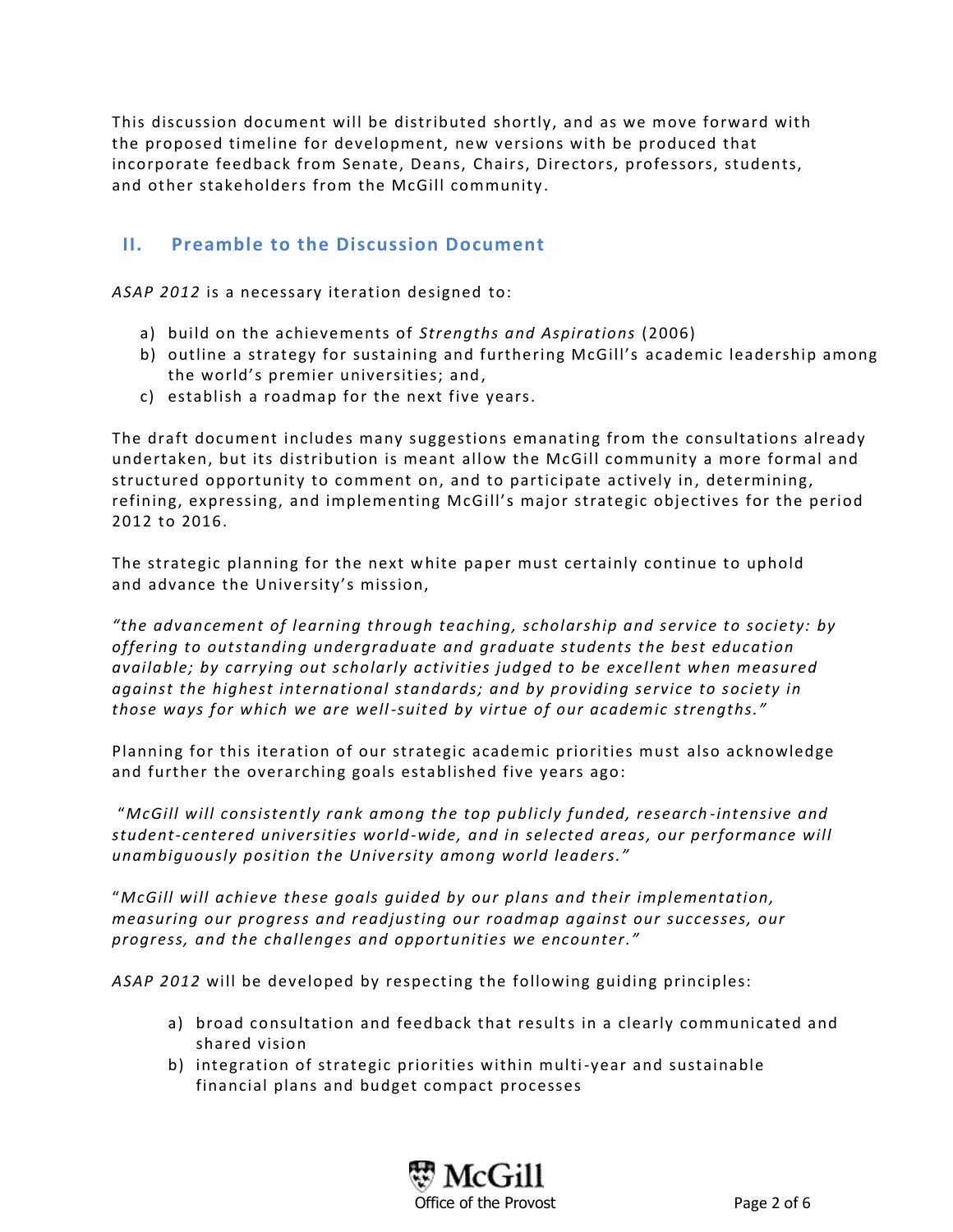- c) unbiased analysis and measurement that will reinforce recognition of contradictions and tradeoffs
- d) coordination with recommendations and findings from other University plans including the Principal's Task Force on Student Life and Learning, McGill's Strategic Research Plan, Campaign McGill, the University Physical Master Plan, the Principal's Task Force on Diversity, Excellence, and Community Engagement, the Strategic Enrolment Management plan and Faculty compacts and plans.<sup>2</sup>
- e) re-designed processes and initiatives to leverage McGill's existing resources and add to them.

*ASAP 2012* will also benefit from the administrative undertakings that are part of the Strategic Reframing Initiative's (SRI) recommendations regarding the acceleration of progress in two areas: closing the funding gap between McGill and peer universities, and boosting levels of quality, performance and overall efficiency in operations. The SRI, then, is a tool designed to transform the way we work, not to redefine who we are and what we do at McGill, in 5 areas $^3\!$ :

- 1) Cost Efficiencies in McGill's operations by finding ways to save costs or generate new revenues
- 2) Enrolment Mix as a toolkit to optimise enrolment decisions, timeframes, and targets
- 3) Philanthropy, especially the building of a new culture to ensure sustainable and successful fundraising beyond Campaign McGill
- 4) Transformative Research and Innovation focused on ways to attract more research funding, including non-government funding (e.g., foundations, notfor-profits and industry support)
- 5) Performance Enhancement to ensure proper alignment between individual and University priorities and accountability at the local level.

The use of Key Performance Indicators (KPIs) is an important expression of McGill's commitment to accountability. We have been identifying key indicators that will measure our institutional performance in many areas against our Quebec, Canadian, and international peers. Key Performance Indicators (KPIs) a nd other analytics and processes, including cyclical unit reviews for every academic unit beginning in Fall 2011, will institute benchmarks with which to measure our continuous progress.

 $\overline{a}$ 

<sup>&</sup>lt;sup>3</sup> For further information about the SRI, see [http://www.mcgill.ca/sri/why-sri-matters.](http://www.mcgill.ca/sri/why-sri-matters) For discussion of the five working group themes, see<http://www.mcgill.ca/sri/srithemes>



<sup>2</sup> *Principal's Task Force on Student Life and Learning* (December 2006); McGill University Physical Master Plan (April 7, 2008); *McGill University Strategic Research Plan*; *Campaign McGill: History in the Making*; *Principal's Task Force on Diversity, Excellence, and Community Engagement* (Draft Final Report February 11, 2011); *Strategic Enrolment Management Plan 2011-2016* (March 13, 2011).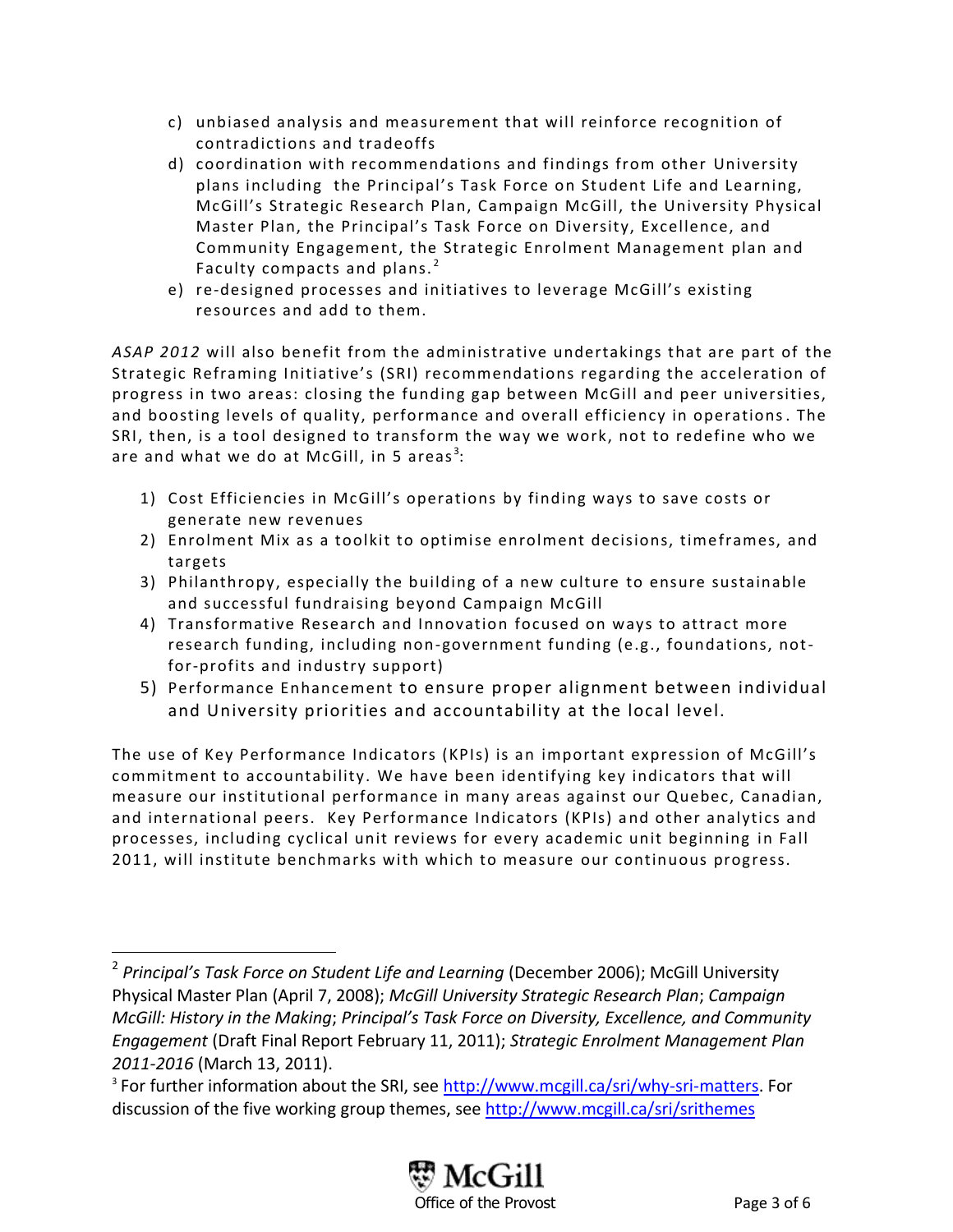# **III. White Paper Action Planning Structure and Timeline**

At the center of the white paper planning structure will be an ASAP 2012 Steering Committee chaired by the Provost and charged with overseeing content and the incorporation of feedback. Each steering committee member will co-chair one of the working groups (number to be determined)—consisting of 8-10 McGill faculty, students and staff—that will focus on one or more of the major strategic objectives.

The following action planning time line and activities are designed to to ensure consultation and traction throughout the McGill community:

#### April 2011

- Establish timeline and strategy for ASAP 2012 process; receive and incorporate feedback
- Establish email address: [whitepaper@mcgill.ca](mailto:whitepaper@mcgill.ca)
- Take white paper website live: <http://www.mcgill.ca/provost/asap2012/>
- Prepare framing discussion paper to introduce the timeline and process for the development of the white paper, and define concepts and elements for discussion of the major objectives

#### May 2011

- May 18—Provost progress report to Senate for information; Distribute Executive Summary of ASAP 2012 discussion document and action time line and invite feedback
- Circulate discussion paper for comment and feedback and incorpora te contributions from Senate and other stakeholders

#### June 2011

- Provost establishes and heads steering committee (comprised of heads of working groups)
- Provost establishes working groups (includes appointees and volunteers) along the lines of the SRI model to investigate and develop options for achieving the strategic objectives identified

#### Summer 2011

- Working groups meet and collect information
- Each working group produces a paper and submits it to the steering committee by September 15

#### Fall 2011

- September: Provost's office incorporates SRI recommendations, Task Force findings, Faculty Plans, and working group recommendations into *ASAP 2012: Achieving Strategic Academic Priorities*
- October: Provost's office offers presentations and circulates documen t for feedback, consultation and traction
- November: Provost's office incorporates feedback and prepares final version
- December: Presentation to Senate for endorsement and approval

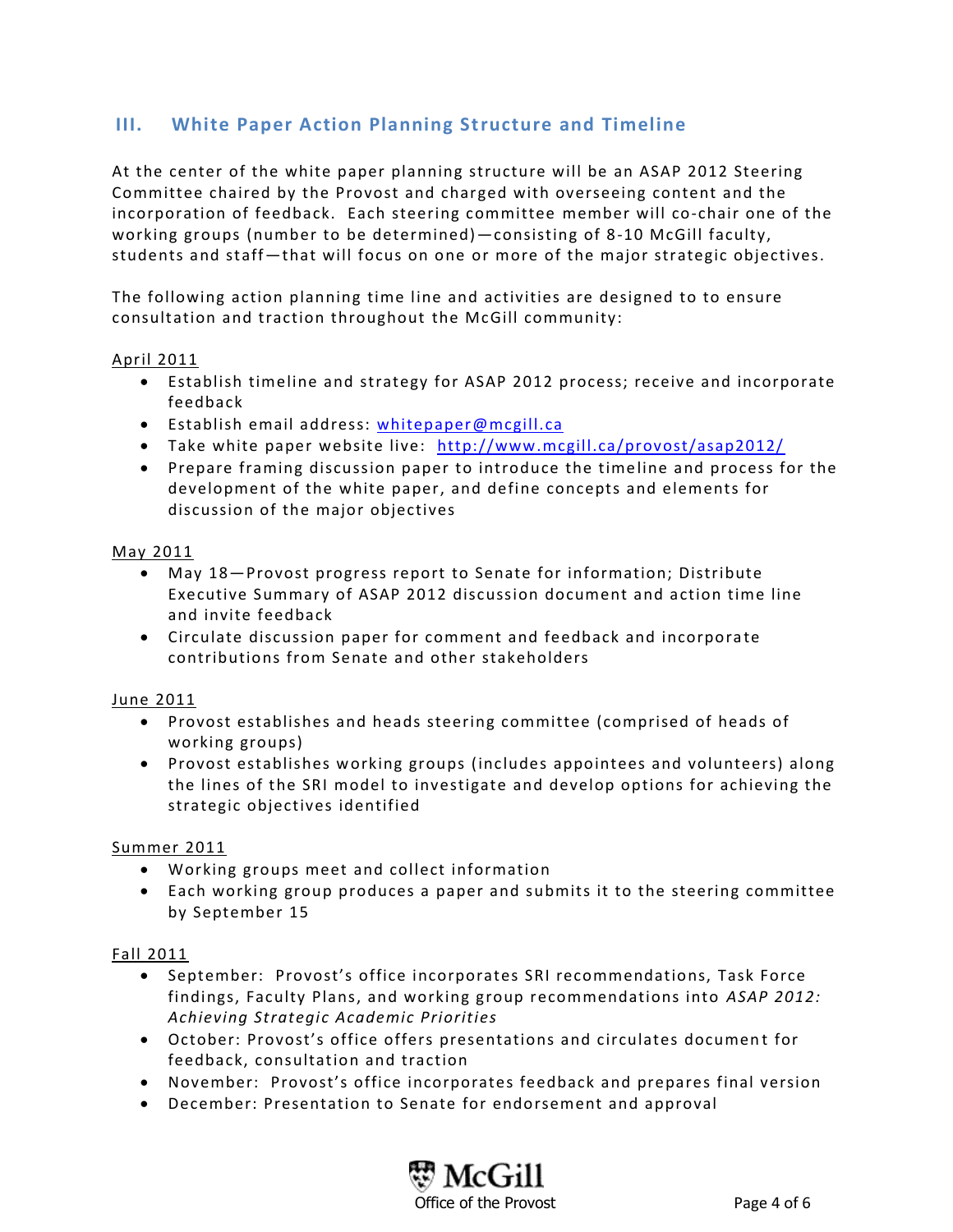#### Spring 2012

Plan for and begin implementation of strategic academic plan

### **IV.** *ASAP 2012* **Major Strategic Objectives**

In the list below, the seven broad objectives identified in the 2006 white paper are presented in *italics*, while the **bold type reflects major strategic objectives going forward.** These objectives may be considered as starting points for the next white paper.

- 1. *Academic renewal plan* → **Achieve new directions in Faculty hiring, development, and retention, including cluster hires**
- 2. *UG composition and experience* **→ Emphasize innovative delivery of educational programs and appropriate levels of student aid**
- 3. *Improved Grad Studies experience* → **Ensure innovation in graduate studies based on research strengths and competitive funding**
- 4. *Disciplines and inter-disciplinarity* → **Develop and implement transformative research initiatives based on competitive advantage**
- 5. *Quality support services* → **Develop a culture of "best practices" in academic endeavours**
- 6. *Professional development, productivity and satisfaction* → **Enhance career development opportunities for administrative and support staff**
- 7. *Performance management indicators* → **Implement academic analytics, processes, tools, and feedback loops**
- 8. **Provide service to Quebec, Canada and the global community by means of activities and international collaborations with measurable impact**
- **9. Encourage diversity in origin and opinion among students, faculty, and staff.**
- **10. Attain national leadership in professional education programs**

#### **V. Next Steps**

As an initial exercise for engaging in the white paper discussion, please consider and provide feedback to the following questions: